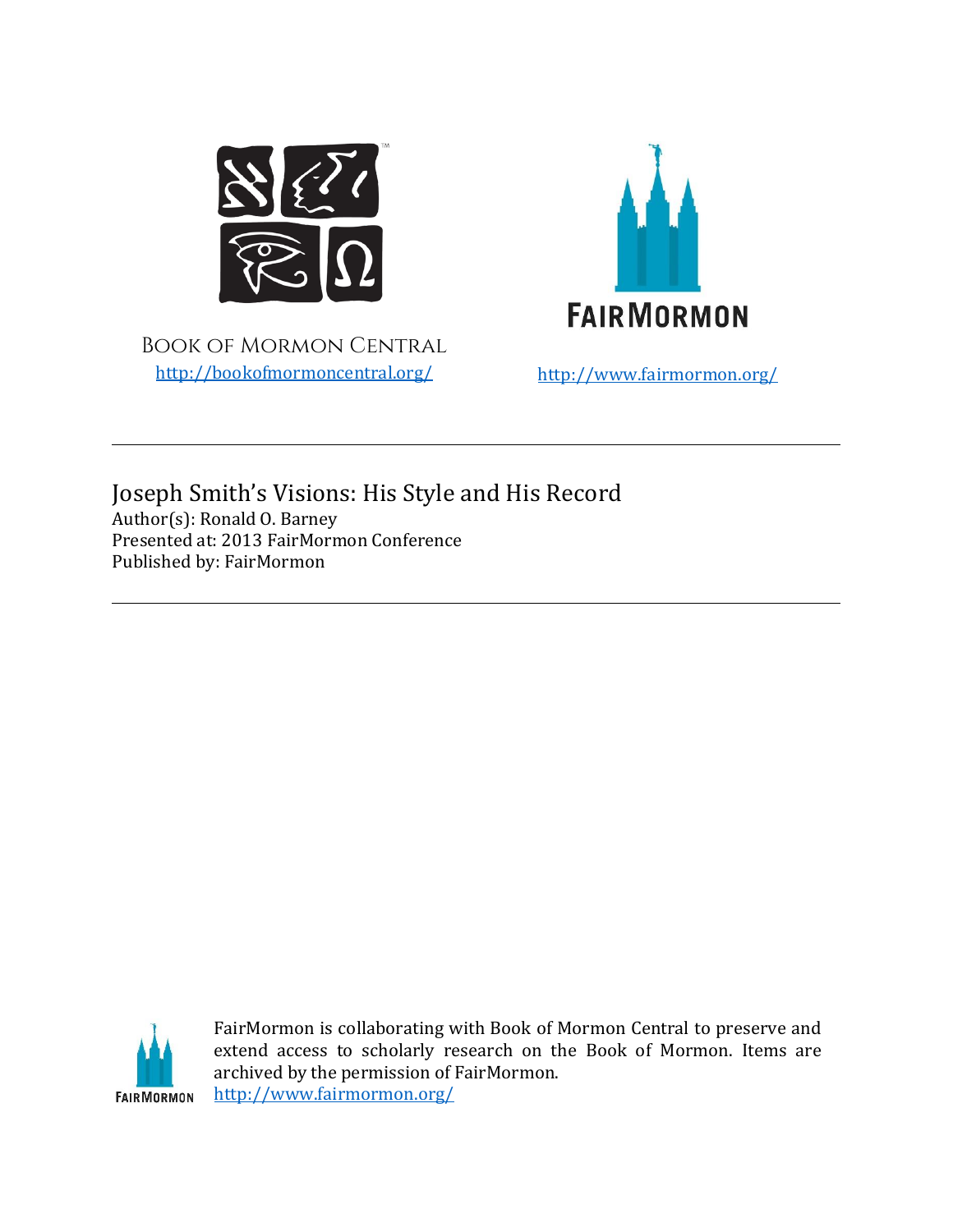## **Joseph Smith's Visions: His Style and His Record**



**Ronald O. Barney**

My primary purpose today, necessarily too brief, is to portray a few insights from the extant documentary record that must be considered in any appraisal of Joseph Smith and his claims as an authentic prophetic figure. This essay is part of a chapter from a book I am writing on Joseph Smith and his prophetic style.

I want to say at the outset that there have been many among the faithful scholars of The Church of Jesus Christ of Latter-day Saints who have plowed some of this ground previously, though differently than I will today. Their objective, and mine today, was to demonstrate that the study of the documentation and contextual circumstances surrounding Joseph Smith's life corroborates and affirms the authenticity of his claims to have received heavenly visitations. To these other scholars we owe a great debt. I am one who has benefitted by the great work of the faithful explicators of the past and the present.

Perhaps, paradoxically, we also owe a great debt to the critics of Joseph Smith who, in their attempt to undermine the Prophet and the LDS Church, have demanded answers to hard questions and drawn conclusions, however misguided they have been, that have provoked us into a response. When it comes to the serious study of the Prophet's life we can no longer assume that reliance upon a sincere testimony will be enough to allay the aggressive charges against the Prophet and his work, because they are using, or, as I contend, misusing the Church's own documentary record.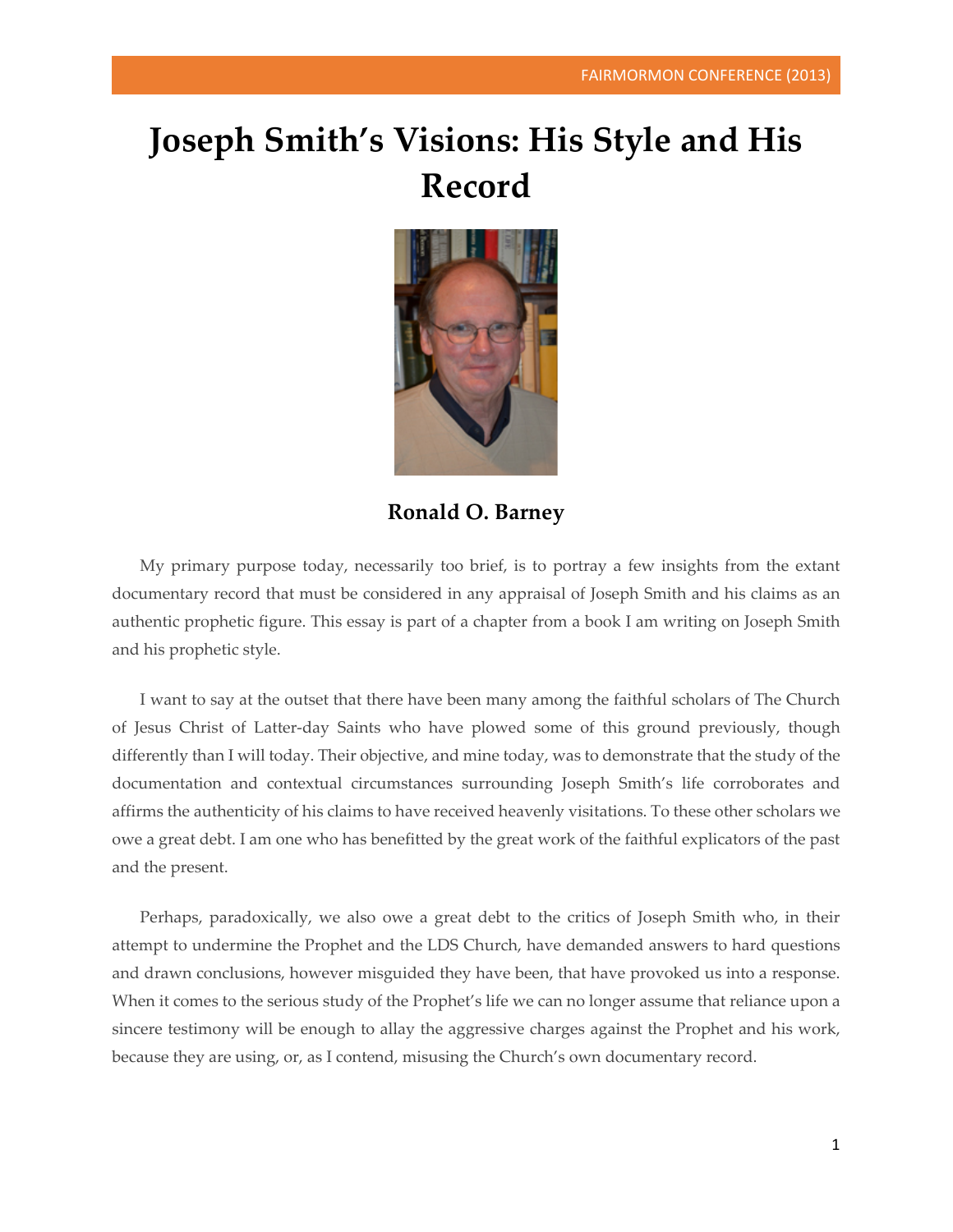I recognize that belief in Joseph Smith's experiences is a matter of faith, as is belief that God exists and that Jesus is his son. But I also believe that there are empirical matters that can either disqualify or corroborate an expression of faith. In the case at hand, those empirical matters are the documentary record that survives today regarding Joseph and his claims to having been divinely appointed by God to restore what is now known as The Church of Jesus Christ of Latter-day Saints.

There are, in my judgment, several factors that provide compelling evidence that Joseph Smith was a truth-teller, despite the absence of the necessary context to fully understand his reports, and that he was not the "pious fraud" that some charge. Defenders of Joseph Smith in the past generation have written a great deal about the primary historical evidence of Joseph's visions, and the circumstantial evidence of the same. And while what I say may not be the most important factor in this prophetic evaluation, Joseph's sensibility about sacred matters, for want of a better description, I believe to be essential and persuasive and will briefly try to make that case today. Indeed, I argue that the salient features of Joseph Smith's ministry must be seen today through this lens, and a couple of other ones that are subjects for another day, or the surviving records that describe his life will be misunderstood.

It is from the documentary record created during the early Church period that we find the evidence, sometimes in fragments and shards that confirm the divine appointment of Joseph Smith as an authentic prophet. We've never claimed that Joseph Smith was perfect or anything but a mortal. But I assert that this documentary record substantiates the posture that Joseph Smith was a truth-teller and that he experienced what he said he witnessed, however limited our understanding may be of the same. However, the selective use of some of these same documents by his critics, who seem to ignore the full range of the records that exist, can significantly skew the panoramic picture by a distortive arrangement of the evidence.

For example, regarding what is known as Joseph Smith's First Vision, Fawn Brodie wrote in the second edition of her confrontational biography of Joseph *No Man Knows My History*, "The awesome vision he described in later years was probably the elaboration of some half-remembered dream stimulated by the early revival excitement and reinforced by the rich folklore of visions circulating in his neighborhood. Or it may have been sheer invention, created some time after 1830 when the need arose for a magnificent tradition."1 And in 1984, Ed Decker and Dave Hunt of *The Godmakers* fame, wrote, "All of the evidence points to the conclusion that the [visionary accounts portrayed in Joseph's *History of the Church* were] fabricated in order to enhance the image of the Mormon Church in the eyes of its critics and to shore up the 'Prophet's' sagging authority in the face of mounting rebellion." After baiting the hook, they then cloud the water so that inquirers after Joseph Smith who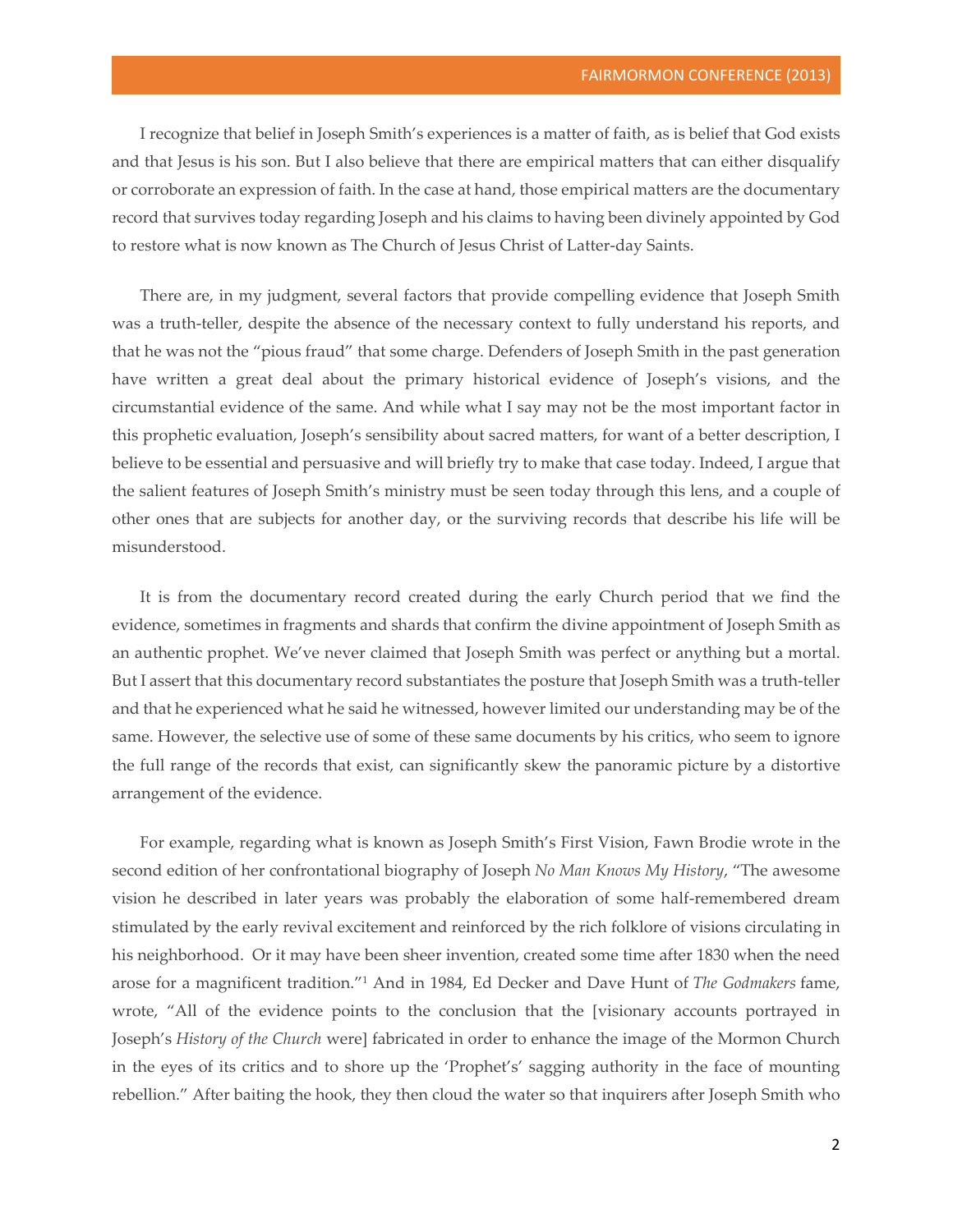do not understand the circumstances or prophetic style of the first Mormon prophet jump to conclusions that are not warranted by the evidence. "Had these events actually occurred," Decker and Hunt declare, "they would undoubtedly have been among the first 'proofs' mentioned to prospective converts then as now; and had they been known, it is unthinkable that they wouldn't have been mentioned by *anyone*. One can only conclude that these crucial events for the establishment of the Mormon Church did not in fact ever happen."2 Messrs. Decker and Hunt present a faulty premise based upon their assertions that any reasonable person would use what I will call their "confining presentistic logic" in examining Joseph Smith. That is, they prepare the reader to accept their biased thinking by posturing their own limited twenty-first century perspective to a milieu that they do not understand and, based upon the documentary sources they use, apparently have made no attempt to acquire.

My purpose today is to examine a number of features from the historical record to establish for you the surrounding context of Joseph Smith's prophetic style, demonstrating understanding of what survives as the documentary record of his life and of the restoration of the what he described as the gospel of Jesus. This analysis refutes in particular the shortsighted criticism that Mrs. Brodie and Messrs. Decker and Hunt use in painting their skewed picture of Joseph and his visions through the selective use of documentation and the deliberate neglect of other evidence that give credibility to Joseph's assertions. And, of course, legions of debunkers since their time have echoed their perspectives.

Joseph Smith left a tradition wherein it is clear that he claimed to have experienced a number of divine encounters with heavenly beings. Brodie, Decker, and Hunt would have you believe that any reasonable person, after witnessing these heavenly manifestations, would have run home, grabbed his diary to carefully describe in great detail what he experienced before sprinting from neighbor to neighbor shouting, "Guess what happened to me?" And then after the next heavenly event he witnessed, they demand, he would have done the same thing: "Guess what happened to me this time," and so on. The best historical evidence demonstrates that this line of thinking concerning Joseph Smith is a defective premise, entirely.

The first point that I wish to make identifies how Joseph Smith reacted to the heavenly visitations in which he participated. I proceed with the supposition that if he truly did have heavenly experiences there would likely be a consistency of principles and procedures that bear the same authentic markers of prophetic figures who preceded him. The abundant documentation from the modern revelations that Joseph received bear that authenticity. Let me illustrate with just a few of many examples of this divine protocol.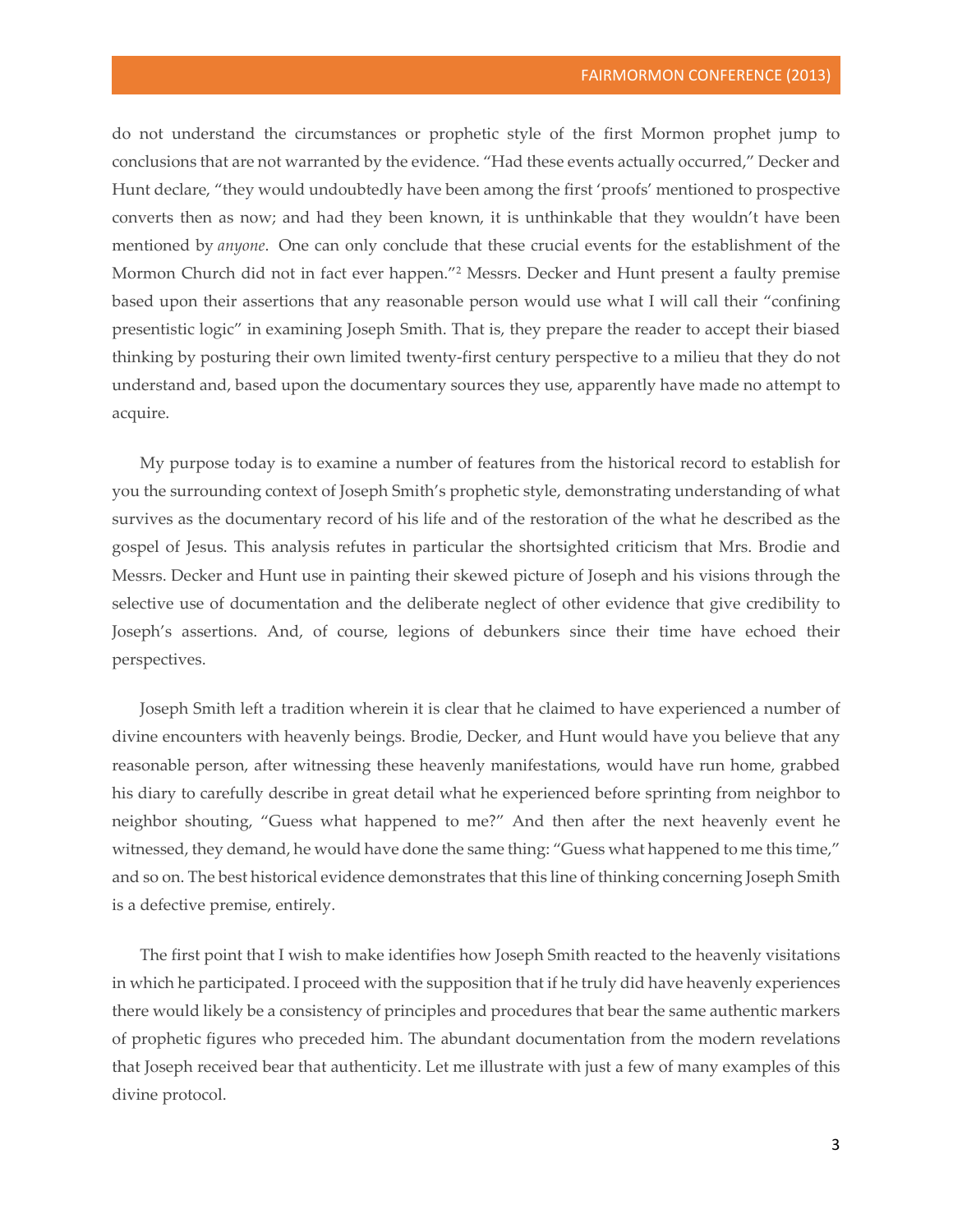During the course of translating the Book of Mormon he verbalized this significant passage to Oliver Cowdery, his scribe: "It is given unto many to know the mysteries of God; nevertheless they are laid under a strict command that they shall not impart, only according to the portion of his word which he doth grant unto the children of men."<sup>3</sup> Those who receive revelation from God, it states, are "under a strict command" to keep it to themselves and share it only as appropriate. While receiving the revelation known as the Book of Moses he was told twice, "Show them not unto any except them that believe," and "See thou show them unto no man, until I command you, except to them that believe."4 Clearly there is a sensibility emphasized here that could not have escaped Joseph imposing restraint in revealing the revelations of God.

Now we will look at documentation that shows that not only was Joseph tutored by the Lord through revelation about this important expectation about keeping sacred confidences, from Joseph's own history we learn that he also had a natural instinct for this qualification even before his prophetic role was made known to him. There is a popular Church film about Joseph Smith's First Vision, *The Restoration*, one that I actually like very much, that, however, erroneously shows Joseph running from the Grove, yelling, "Mother, mother," suggesting that the first thing he did after the remarkable encounter was to race home to tell his mother. However, his own account, the one that he had prepared to represent his experiences and the one now identified by the LDS Church as the authorized account, contains this revealing expression about his immediate behavior upon leaving the grove. When he reached home Joseph said, "I leaned up to the fire piece [place]. Mother enquired what the matter was."5 In other words, his mother, Lucy Mack Smith, recognized that something had happened to her boy and she wanted to know what it was. Instead of relieving her mind by describing the otherworldly event he had just witnessed he simply said, "Never mind. all is well, I am well enough off." He chose to keep silent. The extent of what he told her was that "I have learned for myself that Presbyterianism is not true."6

Not only did he initially refrain from describing his experience to his mother, he apparently told no one in his family at the time, though it is certain that he told them later. The one person he did tell, according to his record, was one of the local clergymen of the area, a man of the cloth whom he thought would understand and one whom he could trust. Instead, Joseph said that upon relating the experience he was rebuffed and ridiculed by the man he trusted: "he treated my communication not only lightly but with great contempt, saying it was all of the Devil."7 He evidently also shared his experience with a few other locals who, he said, heaped upon him "severe persecution."8 Naturally, after a while the teenaged Joseph learned his lesson. Thereafter, he was particularly careful about divulging what had happened to him, and when he did relate his experience, he had specific reasons for doing so.9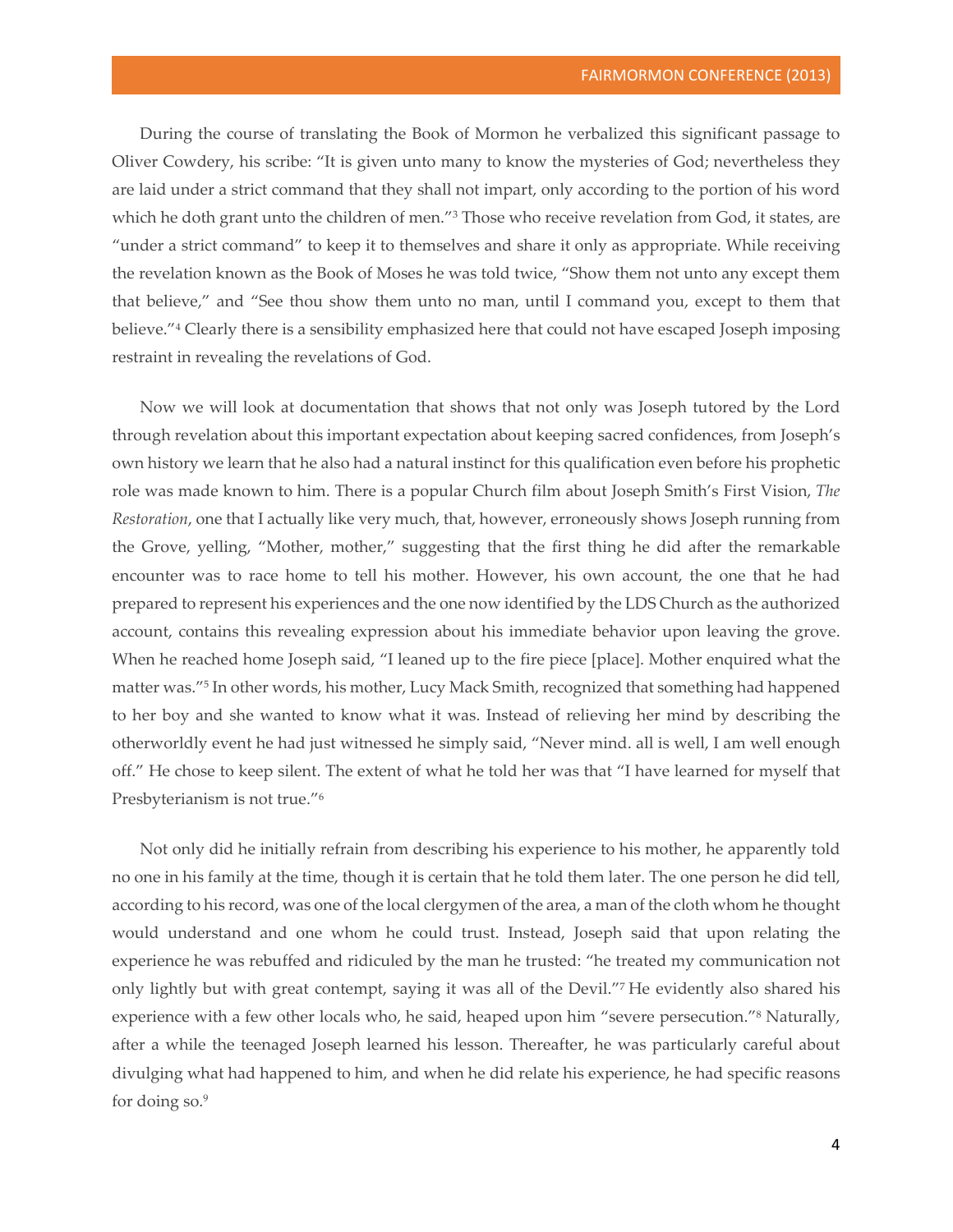We know, of course, that later Joseph actually wrote about or had published accounts of his heavenly experiences, but these reports were proposed several years after 1820. So what I am asserting is that:

1. initially, Joseph had personal instincts that precluded him from flaunting his experiences

2. despite this instinct, in his youth he apparently shared the vision with people he thought would sympathize with his circumstances

3. being subject to rejection and disdain from these confidences he learned his lesson thereafter and protected his experiences

4. eventually he sensed the need of informing his intimates of what had happened to him

5. later his audience broadened to others outside his immediate circle

6. he made an early attempt to establish his story in writing in 1832 but the project stalled for reasons about which we can only speculate

7. finally, recognizing the necessity of publishing his story as a counter to his contemporary critics to advance the cause of the Church, he had prepared what we now know as the *History of the Church* [published between 1902-1912].

Admittedly, this is scenario is complicated. But the documentary record affirms the progressive change in his behavior. Those who have tried to dismiss Joseph's authenticity have looked at this process without considering the entire scope of his record, and because it is intricate, have fashioned their conclusion by selectively emphasizing sources to disqualify Joseph as legitimate. I will briefly try to demonstrate the sequence I purport.

As I suggested much has been written in the last generation about the primary historical evidence and circumstantial evidence of the First Vision. The first recounting of that vision on paper was 1832 (this one in Joseph's own hand), the second in 1835 (notes recorded by a scribe), the third in 1838-39 (compiled for publication), and the fourth in 1842 (also prepared for publication). But these rehearsals of his experience were not created, as the critics claimed, because of insecurity, vulnerability, and the need to create a "magnificent tradition."

One of Mormonism's most important twentieth-century scholars, Hugh Nibley, has summarized Joseph's motives and behavior in a way that perfectly corroborates what we know of the young prophet: "One may ask," Professor Nibley states, "why should Joseph Smith have waited so long to tell his story officially [as charged by Fawn Brodie and Ed Decker]? From his own explanation [i.e., the 1838-39 authorized account of the First Vision] it is apparent that he would not have told it publicly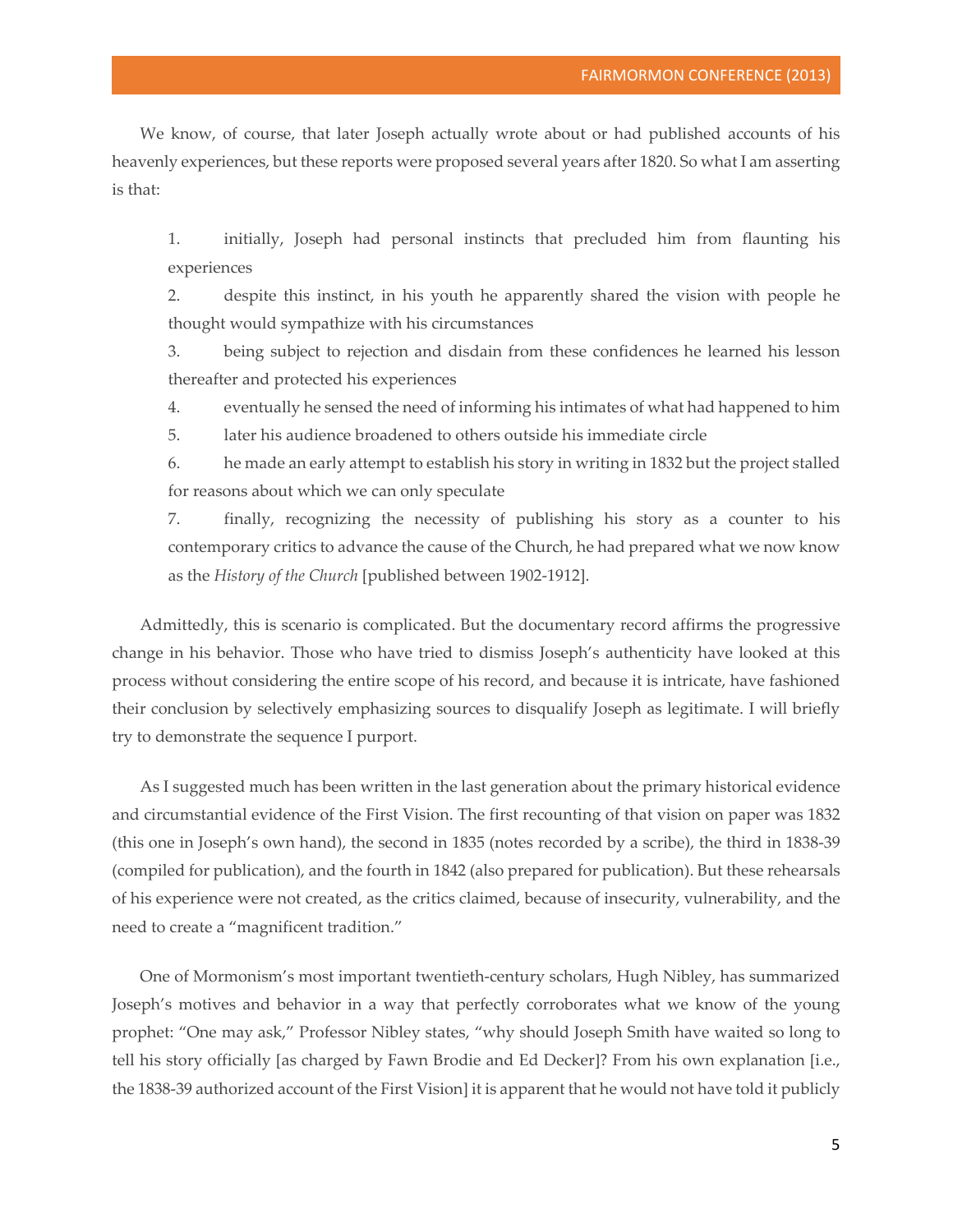at all had he not been 'induced' [the word used by Joseph himself] to do so by all the scandal stories that were circulating. It was a rule among those possessing the gospel in ancient times that the greater teachings be not publicly divulged."10 Well, the documentary records indicate that this is exactly how Joseph behaved. "What the present state of the evidence most strongly suggests," Nibley continues, "is that Joseph Smith did tell his story to some of his followers at an early date, that the story got abroad, as such things will. . . . [But] he did this reluctantly, confining his report to bare essentials. Throughout his life Joseph Smith was never eager to tell the story of his first vision."11

Now that may sound surprising to this generation because in the past couple of generations we, as a people, have used this sacred story of the First Vision to demonstrate the young prophet's divine appointment, something in the form of "proof" that he was appointed from God.12 The extant record shows, however, that the Prophet's own reluctance to recount his First Vision is consistent with how he handled many of the other sacred experiences he witnessed.

In another event that shortly followed his recounting of the First Vision in his official history, Joseph, as we know, was visited three times in one night by the Angel Moroni. With no sleep, Joseph went to work the next morning with his father on their farm. But, he said, in the authorized account:

I found my strength so exhausted as to render me entirely unable. My father, who was laboring along with me, discovered something to be wrong with me, and told me to go home. I started with the intention of going to the house; but in attempting to cross the fence out of the field where we were, my strength entirely failed me, and I fell helpless on the ground, and for a time was quite unconscious of anything. The first thing that I can recollect was a voice speaking unto me, calling me by name. I looked up, and beheld the same messenger [who had previously appeared to me] standing over my head, surrounded by light as before. He then again related unto me all that he had related to me the previous night, and commanded me to go to my father and tell him of the vision and commandments which I had received."13

If we believe the skewed logic previously mentioned, the first thing that Joseph would have done after the angel left would have been to run down the stairs of his log home to his parents screaming, "Guess what happened to me last night?" Or, suppose that for one reason or another he didn't tell his parents first thing that morning, once the father and his sons were in the field working that day and his father noticed Joseph's weakened condition, that would have been a good time to state, "Father, there's a reason I have no strength. I've been up all night," followed by a rehearsal of what had just happened to him. However, that was contrary to his instincts. Indeed, he likely would not have said anything to his father or anyone else if the angel hadn't told him to go back and tell his father "of the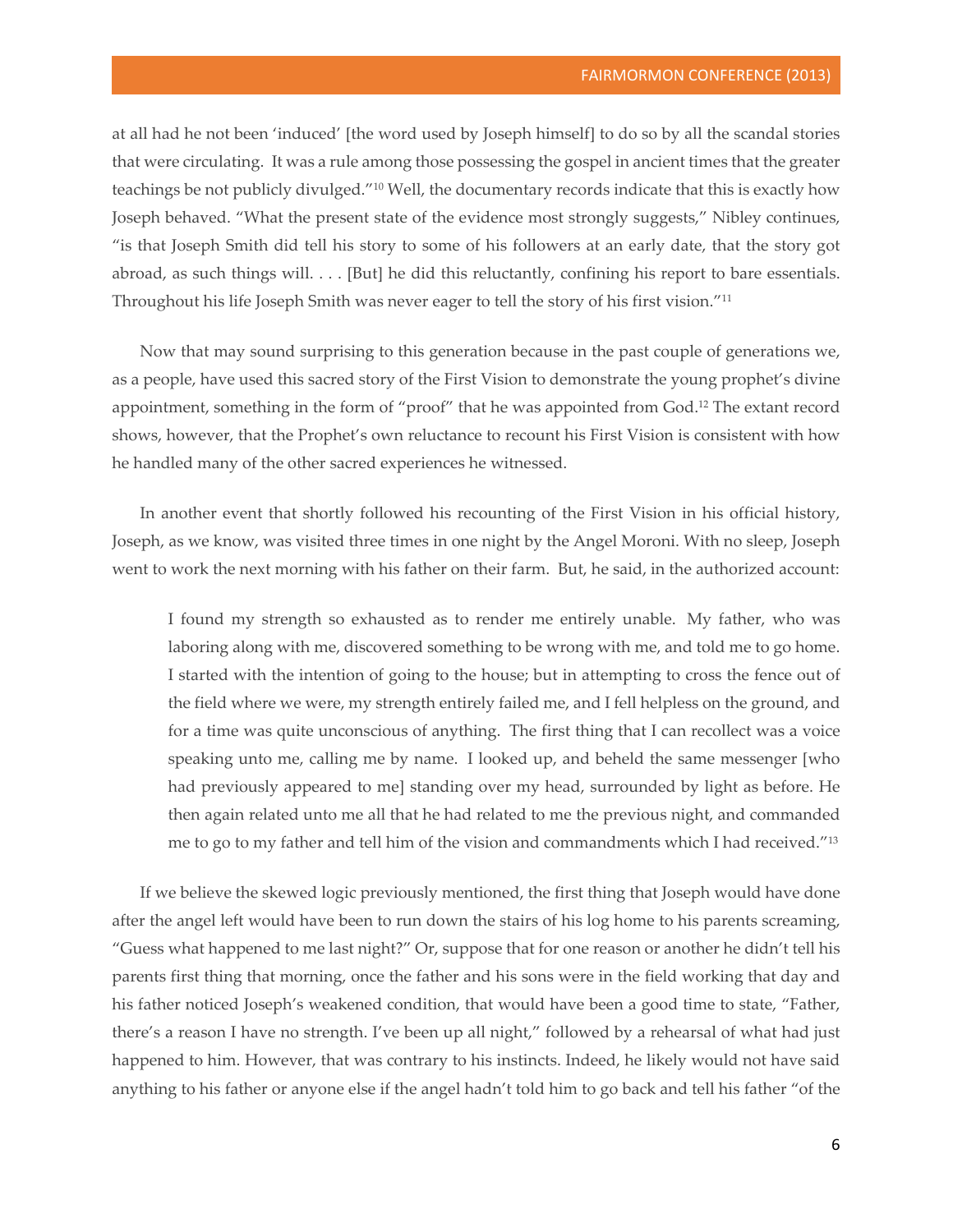vision and commandments which I had received." Joseph was clearly inclined to keep this sacred matter to himself until he was told by the angel to return to his father and tell him what happened.

In October 1830, not too long after the Church was organized, while Joseph stayed with the Whitmer family in Fayette Township, New York, a visitor curious about what he had heard about Joseph Smith paid a visit to the Whitmer family farm for the purpose of interviewing Joseph. Word, of course, was out by this time about the Book of Mormon. Peter Bauder, who later wrote about his visit to the Whitmer farm, said that he inquired of Joseph, "searching into the mystery of his system of religion, and had the privilege of conversing with him alone, several hours, and of investigating his writings, church records, &c." But when Peter Bauder asked Joseph whether he had had an intimate experience with God common to those of the time who professed a special familiarity with Deity, Bauder wrote that Joseph "could give me no christian experience," meaning clearly that Joseph told him nothing about his First Vision.<sup>14</sup>

Another revealing event occurred the following year at a conference held in the village of Orange, Ohio, about thirteen miles southwest of Kirtland, Ohio. Attending the small gathering of elders on October 25th, 1831, were several of Joseph Smith's most intimate associates: the three witnesses to the Book of Mormon—Oliver Cowdery, Martin Harris, and David Whitmer, several of the eight witnesses of the Book of Mormon—including his father Joseph Sr. and his brother Hyrum, two men who would later become members of the First Presidency—Sidney Rigdon and Frederick G. Williams, and several who would later become charter members of the Quorum of the Twelve. This was truly the inner circle. The minutes of that meeting, taken by Oliver Cowdery, describe an exchange between Joseph and his brother Hyrum that tells us much about Joseph's religious privacy. Remember, this is just a year-and-a-half after the Book of Mormon was published. This is the book, of course, upon which the religion was founded and was the most noted feature of the religion both in and out of the Church. Midway through the meeting, "Br. Hyrum Smith said that he thought best that the information of the coming forth of the book of Mormon be related by Joseph himself to the Elders present that all might know for themselves."15 Because the story of Moroni and the plates was already quite well known to the public, Hyrum's inquiry suggests that Joseph was being asked particulars about the angel and how he actually translated the plates. There was a real curiosity of how it all happened. Despite being surrounded by those who already believed him to be a prophet, including men who had actually seen the angel themselves, "Br. Joseph Smith jr. said it was not intended to tell the world all the particulars of the coming forth of the book of Mormon, & also said that it was not expedient for him to relate these things."16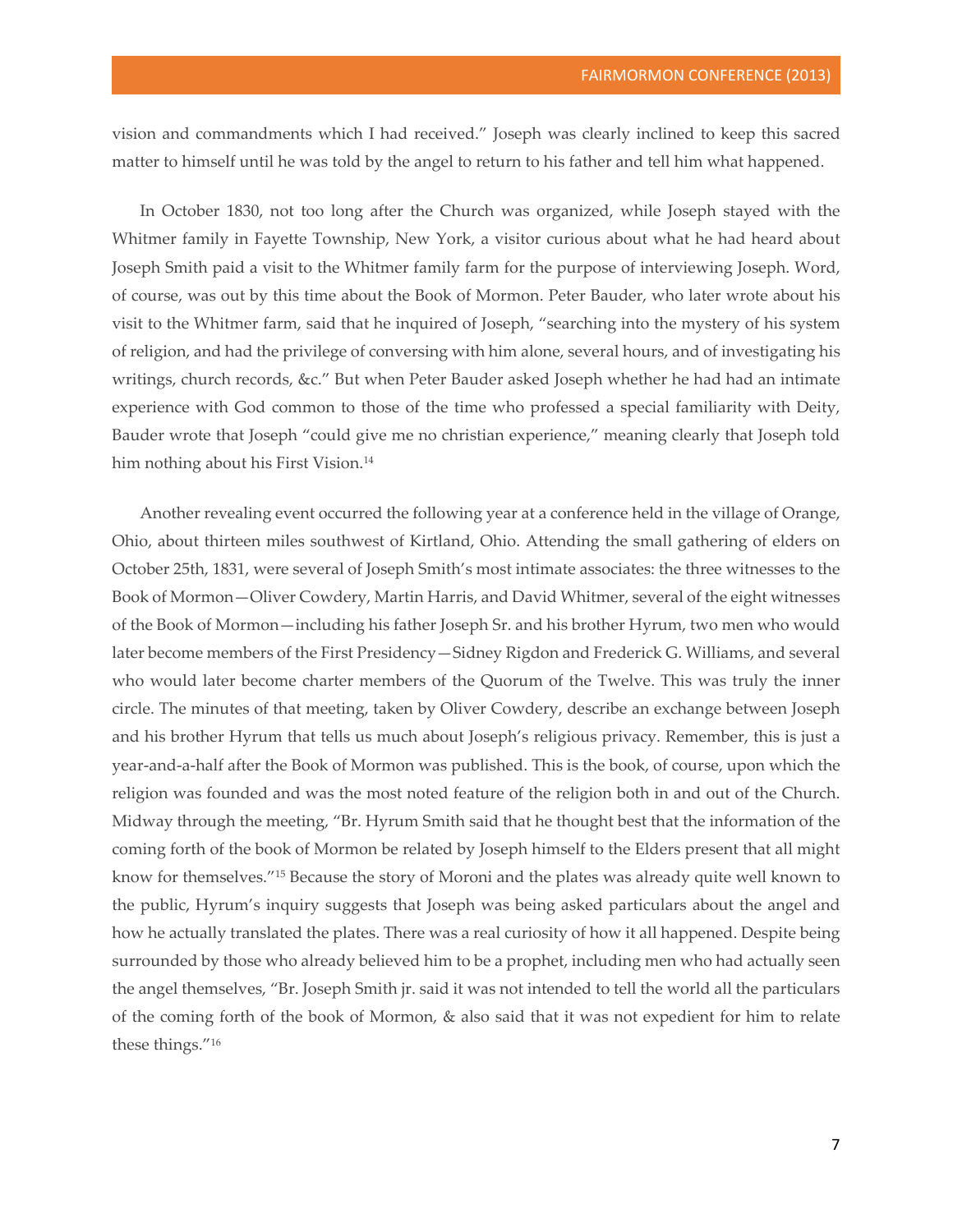Not only did Joseph understand this principle, he tried to teach this protocol to Church leaders helping them to understand that keeping sacred experiences sacred was expected of all of those to whom the Lord revealed divine matters. As Joseph taught the newly called Quorum of the Twelve in November 1835 about the anticipated outpouring of spiritual gifts as they prepared for the Solemn Assembly associated with the dedication of the Kirtland Temple a few months in the future, he said to them regarding their ministries, as recorded in his own diary: ". . .we must be clean evry whit. let us be faithful and silent brethren, <and> if God gives you a manifestation, Keep it to yourself [that is, it is not only unnecessary to flaunt one's sacred experiences, it is imperative that they be kept sacred]."<sup>17</sup>

Of course, this was a very exciting period for the Kirtland, Ohio, Saints. The faithful had labored for three years, with great sacrifice, to construct the magnificent edifice that was known then as the Kirtland House of the Lord. There were, as witnessed by numerous attendees, remarkable spiritual events that accompanied the Solemn Assembly and the temple's dedication. But it was a week later when Joseph and Oliver Cowdery were in the western pulpits of the temple that the most noted occurrence during the dedicatory period transpired. It was remarkable in every way, and paralleled the great vision described in the New Testament where Jesus participated in what occurred on the "Mount of Transfiguration." This most sacred Kirtland Temple event of April 3, 1836, was recorded in Joseph's own journal shortly after the event occurred—the last entry in his 1835-1836 journal, penned by Joseph's scribe at the time, Oliver Cowdery's brother Warren. You are familiar with the story: after the Savior appeared to Joseph and Oliver to accept the labors of the Saints in constructing the "House of the Lord," Joseph and Oliver acquired something they had never previously received and perhaps did not expect: significant keys from heavenly messengers that opened more doors as part of the restoration of all things. The account continues, "the heavens were again opened unto us; and Moses appeared before us. . . After this, Elias appeared. . . After this vision had closed, another great and glorious vision burst upon us; for Elijah the prophet, who was taken to heaven without tasting death, stood before us. . ."18 Thus, after Jesus appeared, they were successively visited by Moses, Elias, and Elijah, all administering essential powers to Joseph and Oliver.

We well know the story today because Elder Orson Pratt included that last entry in Joseph Smith's 1835-1836 journal as Section 110 of the Doctrine and Covenants among the twenty-six additional "revelations" that were added to the revised Doctrine and Covenants in 1876—the composition of the compilation that we know today (with the exception of sections 137 and 138). By this time, of course, the story of the remarkable series of visions may have been widely known in the Church. But what most of us fail to realize is that Joseph Smith discreetly kept the revelation to himself. In other words, despite the magnitude and importance of the event, the evidence suggests that Joseph told few if any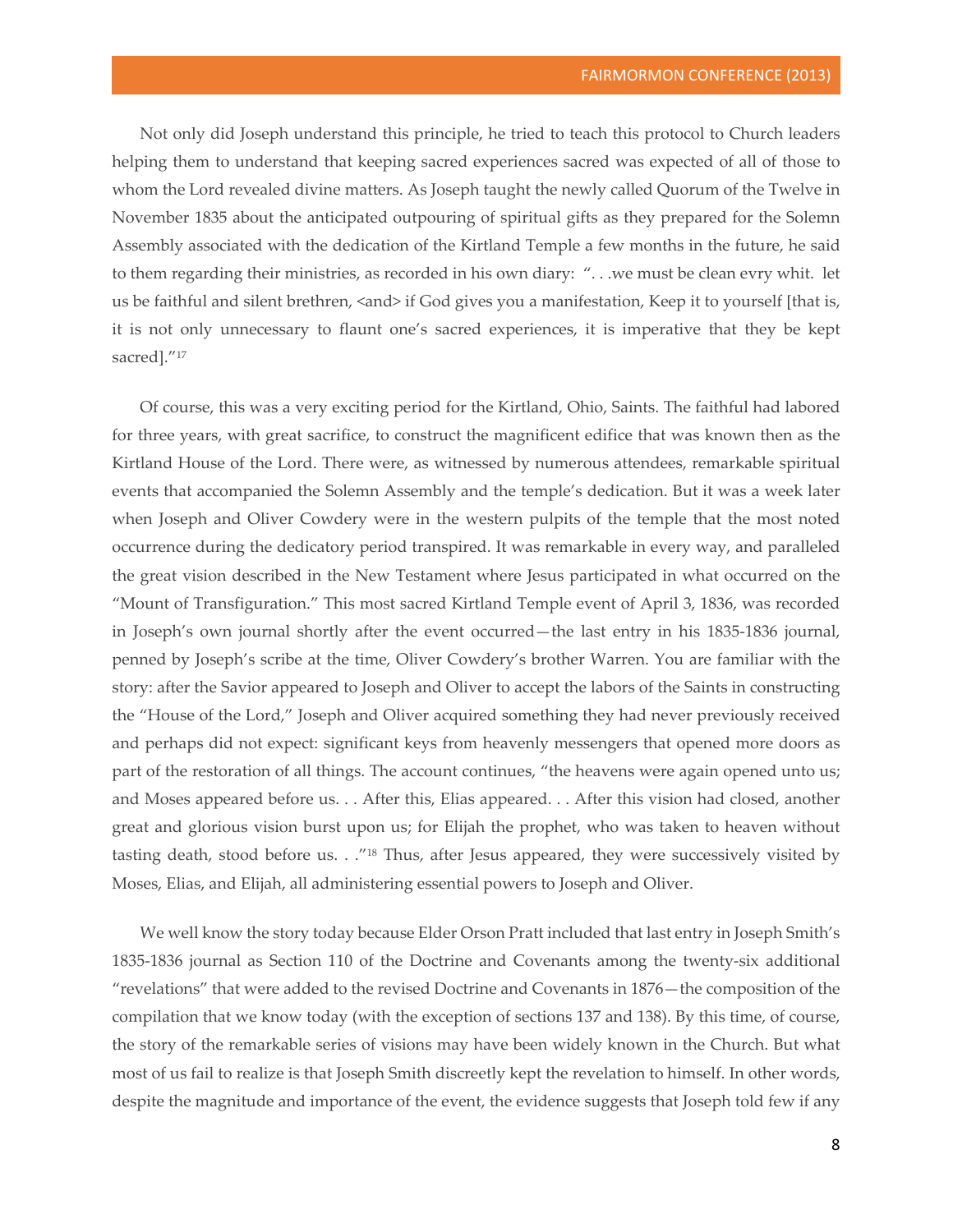about it. So what about his collaborator, Oliver? Oliver, too, was also disinclined to speak about the experience, and as far as we know never spoke of it thereafter—at least there is no record of him doing so.

Oliver had already demonstrated his own sensibilities about the dissemination of sacred matters that he had experienced. Earlier in the first days of the restoration, while it is not well known today, Oliver Cowdery according to Joseph Smith himself, had been visited by the Savior in 1829 near the time that Oliver departed for Harmony, Pennsylvania, to assist Joseph in translating the Book of Mormon. Joseph's account from his 1832 history reads: "and it came to pass after much humility and affliction of Soul I obtained them [the plates] again [after having them taken away due to the 116 pages being lost] when [the] Lord appeared unto a young man by the name of Oliver Cowdery and shewed unto him the plates in a vision and also the truth of the work and what the Lord was about to do through me his unworthy servant."19 Magnificent as this vision to Oliver must have been, Oliver kept it to himself, and as Joseph reported: "he had kept the circumstance entirely secret, and had mentioned it to no one."20

Thus, because neither Joseph nor Oliver talked about what had happened to them that unforgettable April 3, 1836 day, the Church membership at the time had no idea that Jesus, Moses, Elias, and Elijah, had appeared to Joseph and Oliver and bestowed upon them the keys of heaven. It was not until Joseph's story was finally published serially in the *Deseret News* in Salt Lake City, Utah, in November of 1852, as part of the "History of Joseph Smith." As important as this episode is in our history, Joseph apparently kept the matter to himself—something that we now know was entirely consistent in the way that he did most things of this nature. And, incidentally, it should be no surprise that after the transfiguration of Jesus as recounted in Matthew 17, which parallels the Kirtland event in many ways, he told his witnesses, Peter, James, and John to "Tell the vision to no man, until the Son of Man be risen again from the dead."<sup>21</sup> This sacred moment was not something to be spread abroad.

Speaking of Peter, James, and John, it should also not be surprising that we have no account of their ministration to restore the Melchizedek Priesthood rendered by either Joseph or Oliver. While Oliver published an overview of the restoration of the Aaronic Priesthood in 1834,22 Joseph chose not to elaborate on Oliver's account until his history was prepared in 1838-39. We have small fragments and shards that serve as evidence that they experienced what they said that they did, but no narrative describing this event of supernal importance. It was the absence of this account that Ed Decker and Dave Hunt were stewing about, as noted above. If Decker and Hunt's reasoning represented Joseph's problems at the time, then he likely would have created a mighty account of Peter, James, and John visiting him and Oliver. It appears that they had considered mentioning it, but in the end they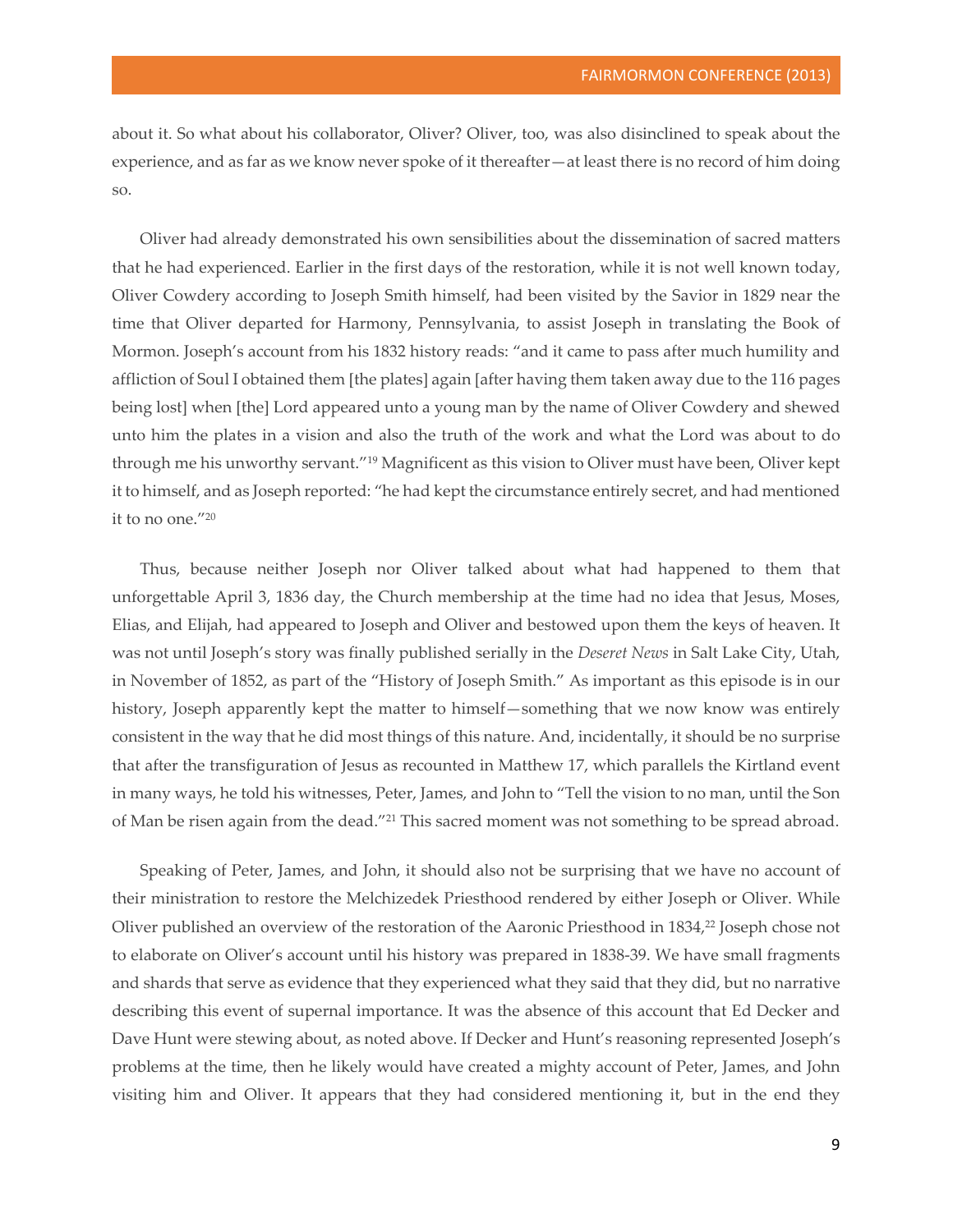apparently concluded that it was not necessary or appropriate. That's what the documentary record demonstrates.

The items previously mentioned are those with which we have some familiarity. However, there were many other instances where Joseph had significant experiences of which we know virtually nothing other than brief references that they occurred. For example, Joseph Smith's recounting of the early history of the Church in what has become known as the Wentworth letter contains this provocative statement relating to the time between Moroni's first visit to Joseph in 1823 and delivery of the plates in 1827. In preparation for the latter event in September 1827, Joseph stated: "After having received many visits from the angels of God unfolding the majesty, and glory of the events that should transpire in the last days, on the morning of the 22d of September A.D. 1827, the angel of the Lord [Moroni] delivered the records into my hands."<sup>23</sup> In other words, during that four year period between 1823 and 1827, when Joseph was improving and learning, he received the ministrations from "the angels of God unfolding the majesty, and glory of the events that should transpire in the last days." But predictably, he told no one of these experiences, including Oliver Cowdery, his translation collaborator.

Oliver, when recounting a number of the significant restoration events for the Church membership in the Church periodical the *Latter Day Saints' Messenger and Advocate*, wrote in 1834 that during this period that we've just described—i.e., 1823-1827, that nothing occurred of importance in Joseph's life. He wrote, "From this time [that is, Moroni's first visit] to September, 1827, few occurrences worthy of note transpired."24 Thus, despite Joseph witnessing numerous heavenly manifestations over those four years, he obviously chose to keep knowledge of the visitation of angels even from Oliver, his intimate collaborator. Again, this is consistent with what we know of Joseph's discreet prophetic manner.

Among the most intriguing of Joseph's experiences were those he hinted at in his epistle to the Saints written on September 6, 1842. This account, published in the Church's Nauvoo periodical, the *Times and Seasons*, was of such consequence that it was later codified as Section 128 in the Doctrine and Covenants, part of Orson Pratt's revision of the Doctrine and Covenants mentioned previously. This letter, covering several significant matters on Joseph's mind, principally new information about baptism for the dead, gives an enlarged context for the Lord's method of restoring the gospel in the latter days. About two-thirds of the way into the letter, which in the 128th Section of the Doctrine and Covenants is the middle of verse 18, it reads: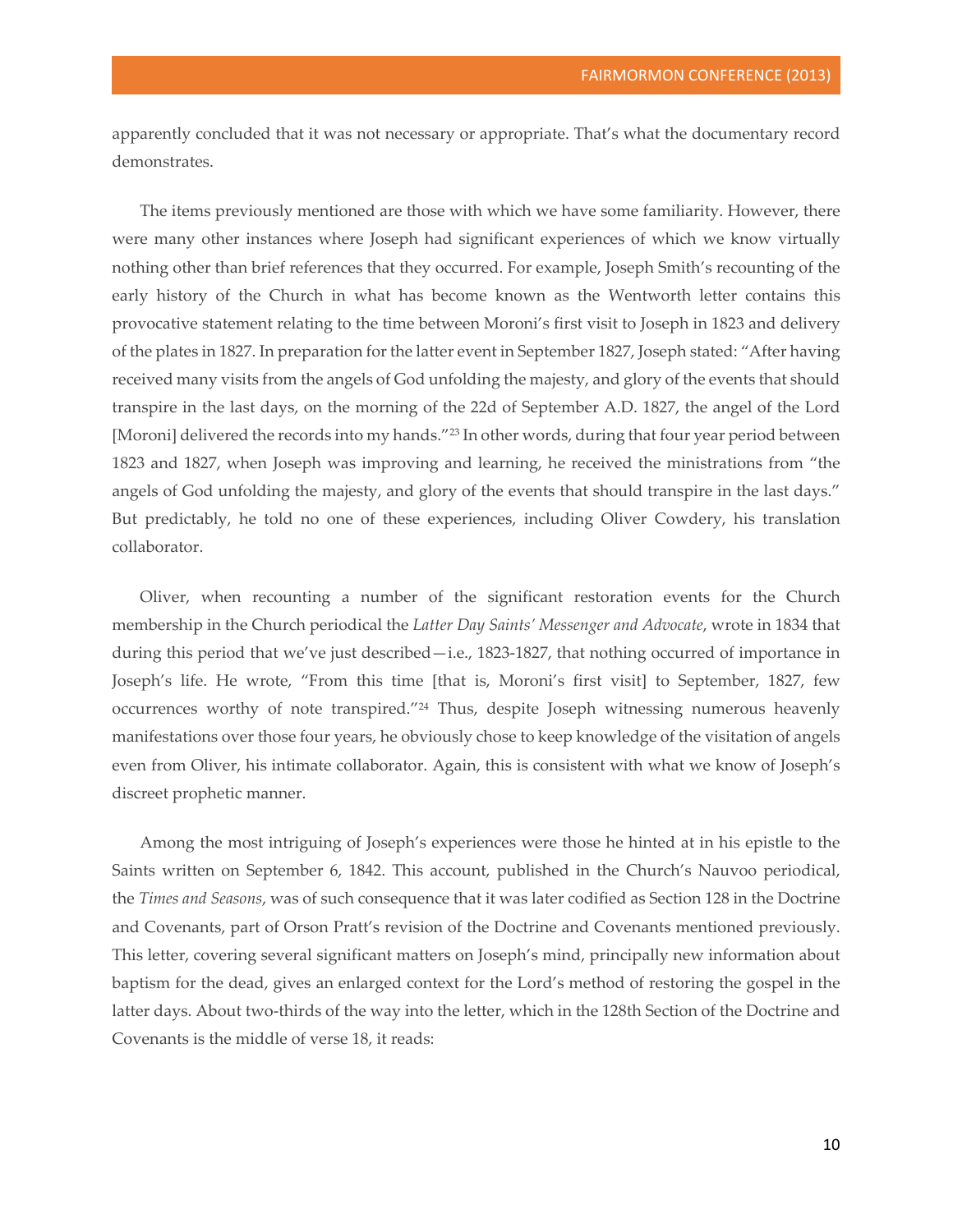[18.] it is necessary in the ushering in of the dispensation of the fullness of times; which dispensation is now beginning to usher in, that a whole, and complete, and perfect union, and welding together of dispensations, and keys, and powers, and glories should take place, and be revealed, from the days of Adam even to the present time; and not only this, but those things which never have been revealed from the foundation of the world, but have been kept hid from the wise and prudent, shall be revealed unto babes and sucklings in this the dispensation of the fullness of times.25

There is no mistaking Joseph's intent here. He said that in order for "the dispensation of the fullness of times" to unfold, those from antiquity who held "keys, and powers, and glories" from the beginning to the present had to return and bestow those keys, powers, and glories in some way that would serve as the foundation of the latter-day work. He then awakened the Saints further, "and not only this, but those things which never have been revealed from the foundation of the world, but have been kept hid from the wise and prudent, shall be revealed unto babes and sucklings in this the dispensation of the fullness of time."26 He then further underscored this declaration by stirring our imaginations:

[20.] And again, what do we hear? Glad tidings from Cumorah! Moroni, an Angel from heaven, declaring the fulfillment of the prophets – the book to be revealed. [Of course, we know about Moroni. It continues:] A voice of the Lord in the wilderness of Fayette, Seneca county, declaring the three witnesses to bear record of the book. [We even know a little about this. But then we learn:] The voice of Michael on the banks of the Susquehanna, detecting the devil when he appeared as an angel of light. [We know little about this; Ezra Booth's review of early Mormonism may be the only other reference to the event.27 Joseph continued:] The voice of Peter, James, and John, in the wilderness between Harmony, Susquehanna county, and Colesville, Broom county, on the Susquehanna River, declaring themselves as possessing the keys of the kingdom and of the dispensation of the fullness of times. [Because of the construction of the verbiage here, we don't know if this has specific reference to the restoration of the priesthood or to some other visitation. Of course, we must remember what Joseph's intent was in this letter—to state that what was required had happened. He went on:]

[21.] And again, the voice of God in the chamber of old father Whitmer, in Fayette, Seneca county [we must guess at exactly what it is to which this pertains, but it continues with this compelling reminder that the voice of Jesus had also come to him] at sundry times, and in divers places, through all the travels and tribulations of this Church of Jesus Christ of Latter Day Saints.<sup>28</sup>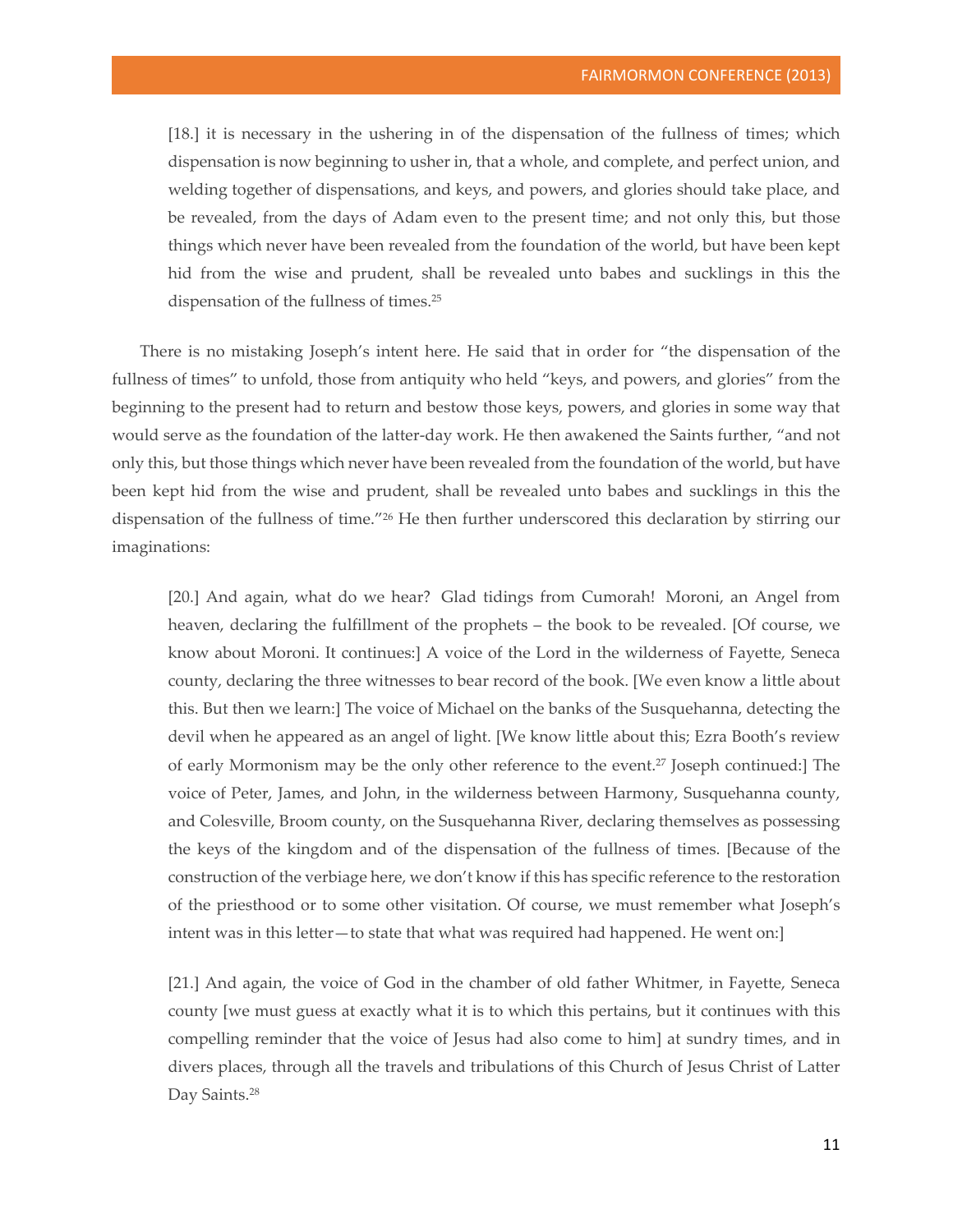This was exciting and brand new information to most of the Saints as they read it in the pages of the *Times and Seasons* where it was first published.29 But Joseph didn't just stop with the announcement of the many instances of hearing the voice of God [Christ], he specified others of the visitors who came to him. "And the voice of Michael, the archangel; the voice of Gabriel, and of Raphael [the latter two also traditionally being referred to as archangels, but Raphael is not a named biblical character, although he is mentioned in the apocryphal book of Tobit], and of divers angels, from Michael or Adam, down to the present time, all declaring each one of their dispensation, their rights, their keys, their honors, their majesty and glory, and the power of their priesthood."30

Following these revealing references, Joseph then reminded us of the process by which this all took place; the empowerment, he wrote, came "line upon line, precept upon precept, here a little and there a little."<sup>31</sup> Truly, this man, who had remarkable experiences, privately cared for the information until he felt comfortable in disclosing the information to others.

We have discussed with brief illustrations Joseph Smith's prophetic style: he kept sacred things sacred until it was otherwise required. As he did throughout his life, he desired his followers to have a measure of the same things that he experienced. They, too, would need to exercise discretion in caring for what was revealed to them. In a sermon on November 19, 1841, he told his audience, according to Wilford Woodruff: "The reason we do not have the secrets of the Lord revealed unto us is because we do not keep them, but reveal them.  $\dots$  I can keep a secret till dooms day."<sup>32</sup>

The Lord had, according to Joseph, emphasized this precept to not only himself but to Church members at large in an 1834 revelation when he warned, "reveal not the things which I have revealed unto them, until it is wisdom in me that they should be revealed."33 By the end of his ministry Joseph had actually institutionalized this religious precept to the Church, as illustrated by this reminder given to the Saints by his brother Hyrum not long before he and Joseph were assassinated:

Beware what you teach! [Hyrum stated,] for the mysteries of God are not given to all men; and unto those to whom they are given they are placed under restrictions to impart only such as God will command them; and the residue is to be kept in a faithful breast, otherwise he will be brought under condemnation. By this God will prove his faithful servants, who will be called and numbered *with the chosen*."34

What I have described above I believe to be a compelling rejoinder to those who argue that Joseph made up his religious experiences later in life. Instead, he had an innate sense of integrity in handling the ministrations of God. It is clear that his early instincts and early instructions from the Lord caused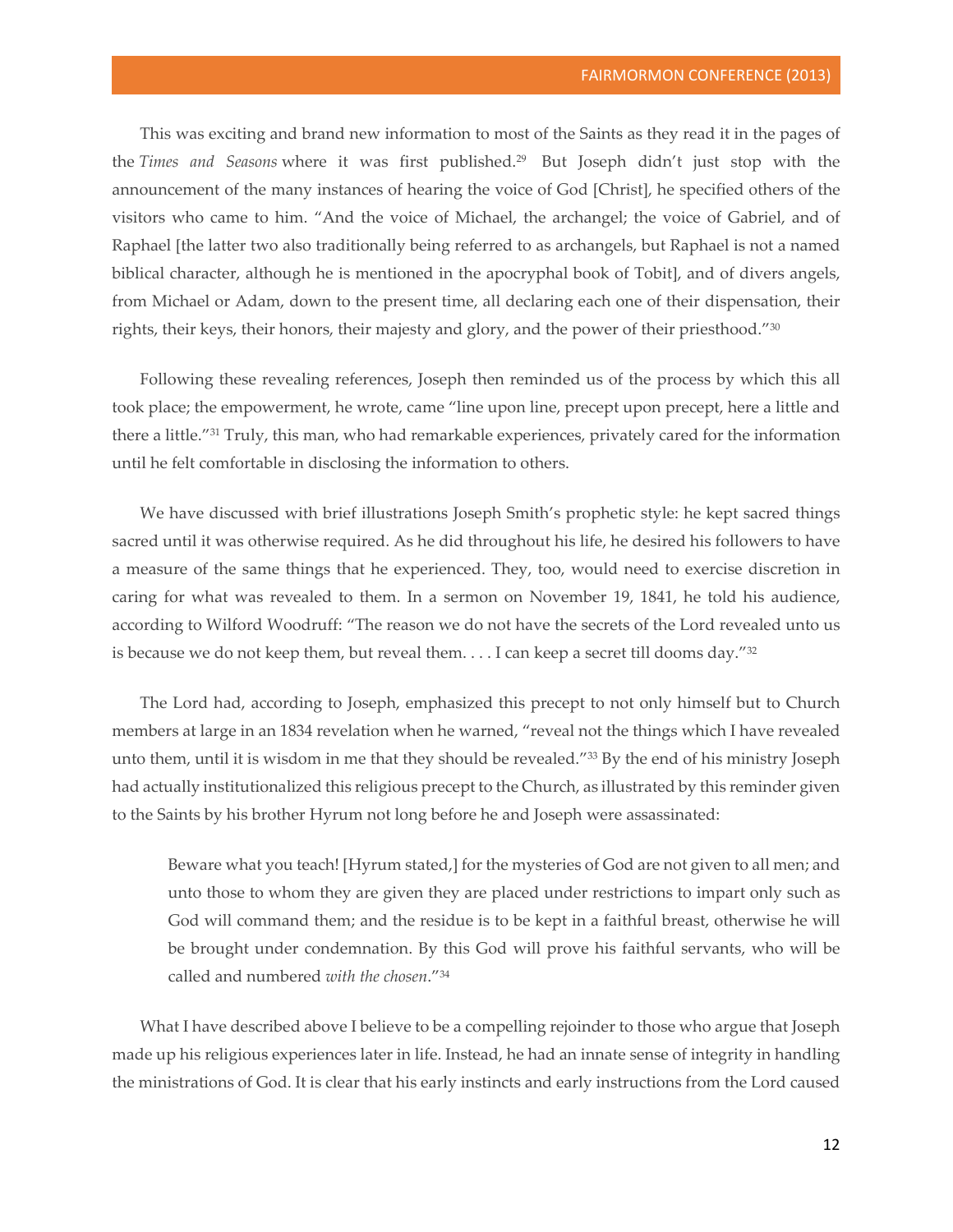him to treat his experiences with great care. Later, when it became expedient, he was more forthcoming about what had happened to him. But even then, we have just glimpses and squints at the scope of his experiences.

I want to close by describing two other features of Joseph's ministry that help us recognize his instincts and personality. These characteristics illustrate his modesty and religious dignity, and along with what we have learned about his instincts to keep sacred matters sacred they help underscore the veracity of his behavior as a prophet. While these two idiosyncrasies may not appear to be related to what we have discussed, we gain insight about the Prophet's style to further illustrate his reticence in revealing his innermost thinking and his experiences. This, of course, flies in the face of those who demand that we consider him a calculator who invented his sacred experiences for acclaim and influence.

In the first example, I will use his contemporary churchman and rival, Alexander Campbell—one of the founders of the Disciples of Christ church in America, as a contrast to Joseph's public demeanor. Alexander Campbell was widely known at the time as a Christian reformer who ensured that his thinking was known far and wide. After earlier ventures when Sidney Rigdon, Parley P. Pratt, and Isaac Morley followed him before their conversions to Mormonism, Alexander Campbell began publication of a monthly periodical called the *Millennial Harbinger* in 1830, coincident to the organization of the LDS Church. Campbell's prodigious publication appeared every month until he died in 1866. During the 1830s the *Millennial Harbinger* was composed of forty-eight pages each issue, with Campbell himself supplying between ten and fourteen articles per number. It was a phenomenal output of religious teaching. Surely, those who followed him knew Alexander Campbell's thinking and his "Christian experience."

One can imagine that public notice with substantive literary output was a key to propagating religious opinion at the time. Indeed, there were dozens of religious journals printed throughout the United State at the time, most of them ardently representing a religious philosophy. However, the LDS Church didn't get into the game until the middle of 1832, two years after the Church had been organized. The Church's first publication, after the Book of Mormon, was a periodical called the *Evening and the Morning Star*, printed initially in Independence, Missouri, and later in Kirtland after the Saints had been displaced from Missouri. One might imagine that Joseph welcomed the chance to communicate broadly with the church membership and beyond through regular articles in the church's only ongoing publication. However, unlike Alexander Campbell who filled his periodical with his thinking, Joseph Smith posted but one "short note" during the entire run of the *Evening and the Morning Star* from June 1832 to September 1834. This note appeared on the very last page of the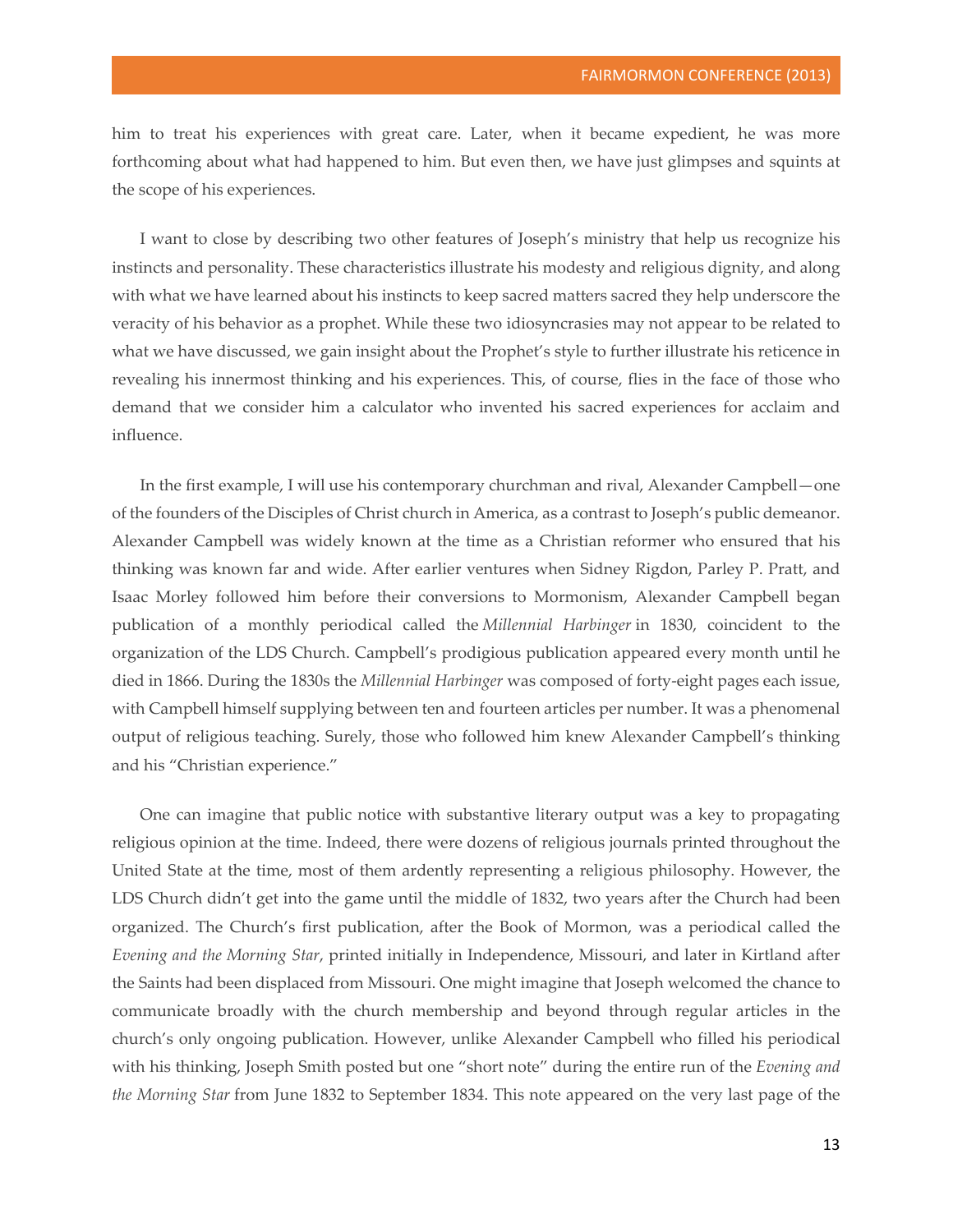very last issue. Coincidentally, it was a "short note" to Oliver Cowdery about Alexander Campbell himself, responding to Campbell's attacks upon him and the Book of Mormon.

If Joseph Smith was anxious to dazzle, control, and manipulate his followers like Fawn Brodie and Ed Decker/Dave Hunt assert, he clearly missed the opportune moment. But, as we have learned, this was not Joseph's style, nor his ambition.

The second unusual idiosyncrasy about Joseph that contributes to our limited understanding of the way that he conducted his ministry had to do with the sermons that he delivered. Of course, a principle means of disseminating religious faith and polity by the clergy during the early American republic was through the regular delivery of sermons. Most every clergyman used this vehicle to regularly gather, solidify, and inspire their followers. And while Joseph preached sermons, perhaps as many as 450 during his ministry (according to Dean C. Jessee), not one was ever captured verbatim!35 And while Joseph used nearly thirty scribes during his lifetime, none, apparently, were assigned to capture his words of inspiration and revelation for publication. As a result, there are substantive accounts or reports taken by followers of only about 20% of his sermons. And, again, none of these were taken verbatim. For reasons that we do not know, and can only speculate upon, he never felt constrained to have his actual words fixed on paper for his contemporaries or for posterity. He was obviously content to let his delivery, driven by the inspiration of the Holy Spirit, work on the minds and hearts of his followers.

To underscore this unusual characteristic of his prophetic style, in April 1843 an English convert immigrated to Nauvoo. George D. Watt was already noted among his fellow Saints as the first convert in Great Britain to be baptized during the first apostolic mission to England. George Watt had at the time a very useful skill. He knew and taught what was then called "phonography," shorthand. George Watt could listen to a speaker and write down in abbreviated strokes the speaker's words just as they were delivered. As soon as he got to Nauvoo, he made an arrangement with Joseph Smith to use the upper floor of the Prophet's red brick store to teach "phonography" to the Saints in Nauvoo, and advertised his services in Nauvoo's newspaper, the *Wasp*, accordingly. Now in 1843 in full strength, Joseph Smith, had he wished to use Watt, had someone in close proximity who could capture his very words. However, not once, apparently, did he do so. Between April 1843 when George Watt moved to Nauvoo and June 1844 when Joseph was killed, the Prophet delivered at least fifty-five sermons that are known of in and around Nauvoo. Yet not once did he use George Watt and his useful skill of shorthand to have his words captured and then disseminated in print thereafter. Yet after Joseph's death, Brigham Young started almost immediately to use Watt as a scribe, an arrangement that continued for over twenty years.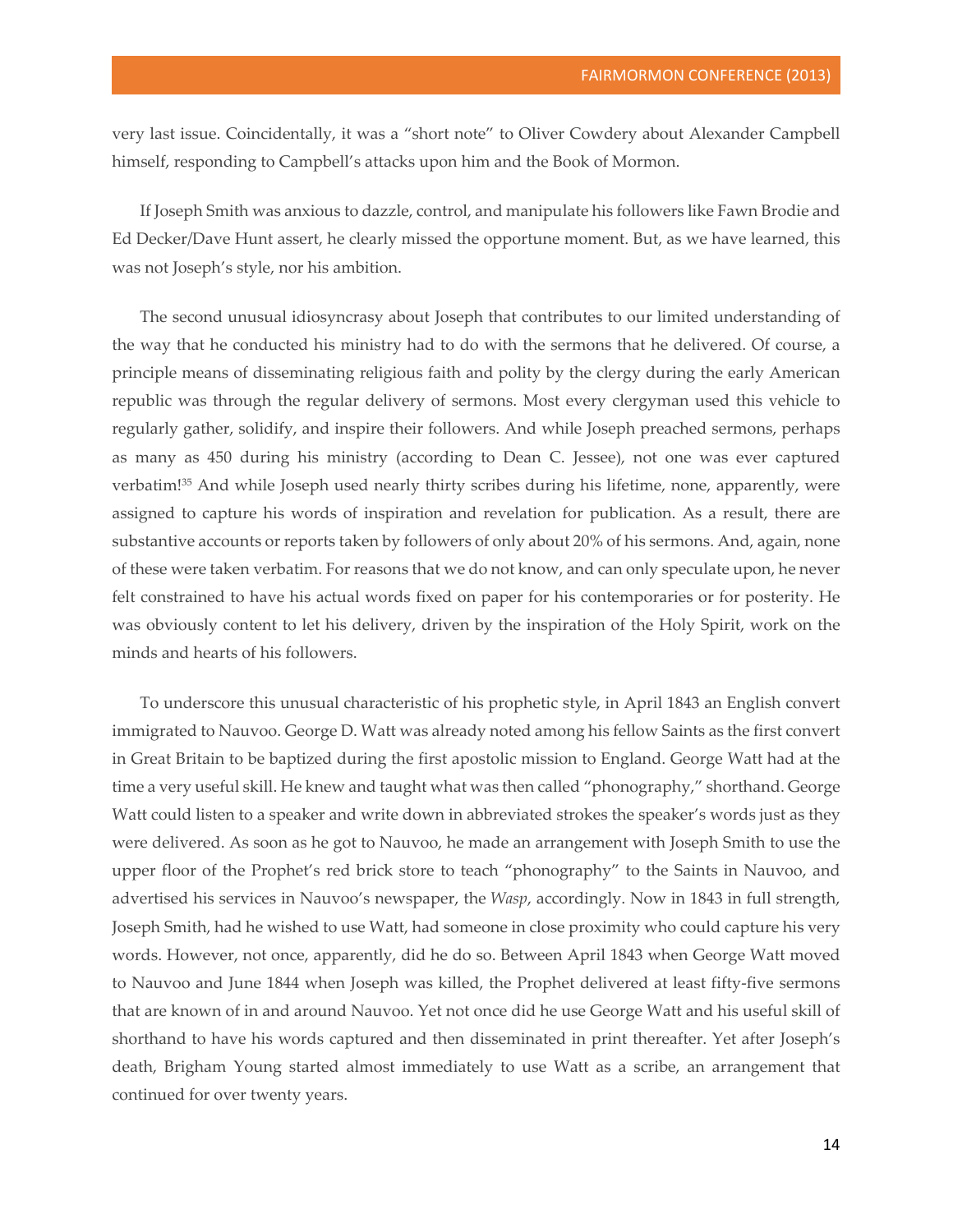Another instance that emphasizes this peculiarity in Joseph was a letter written by Brigham Young to the English Saints upon Brigham's return to the Nauvoo after the second apostolic mission to Great Britain. Of course, the English Saints clamored for Mormonism in print. While a periodical for the British Saints, the *Latter-day Saints' Millennial Star* had been published in England since May 1840, with news from Nauvoo regularly printed therein, there is a conspicuous absence of prophetic messages from Joseph to the English saints. Of course, the Saints in Britain wanted the teachings of Joseph and the grand things that he was revealing to the Saints as much as did the American Mormons. But upon Brigham's return to Nauvoo he wrote to the British Saints to say that in order to hear Joseph they would have to immigrate to the Mormon center on the Mississippi. Even though the *Millennial Star* was a most suitable vehicle to dispense the sermons and teachings of Joseph Smith, he was never inclined to do so. As Brigham wrote for a broadside that was published in England: "the saints may enjoy the teachings of the Prophet; [but] those teachings. . .can be had only at this place."<sup>36</sup>

The father of the study of Joseph Smith, Dean C. Jessee, emphasized a generation ago that Joseph Smith was uncomfortable with not only his writing skill but also with the ability to transfer his thoughts to paper, as illustrated by the numerous apologies he made to correspondents about his literary weaknesses. But there is little evidence, however, that Joseph was ever shy about the delivery of his sermons to the Saints. Almost uniformly those who took personal notes of his preaching identified him as one who spoke with power and authority. Yet, he never capitalized on this oft-used ministerial vehicle to lead his growing flock by having his sermons, which I reemphasize were a primary means of his delivery of new revelation to the Saints, written for dissemination.

Why Joseph Smith did not use George Watt or why he didn't write to the British Saints or why he was content to let his sermonizing words alone influence the Saints is speculation. But along with his disposition to keep sacred things sacred and his hesitancy to push himself in front of the people with literary flourish, we see a prophet who the evidence suggests was not the fanciful manipulator hungering for power and influence over his people as portrayed by Brodie, Decker, Hunt, and others. Rather, there is evidence that he was cautious, sensitive to spiritual matters, and content to let the Providential hand guide matters of the Church.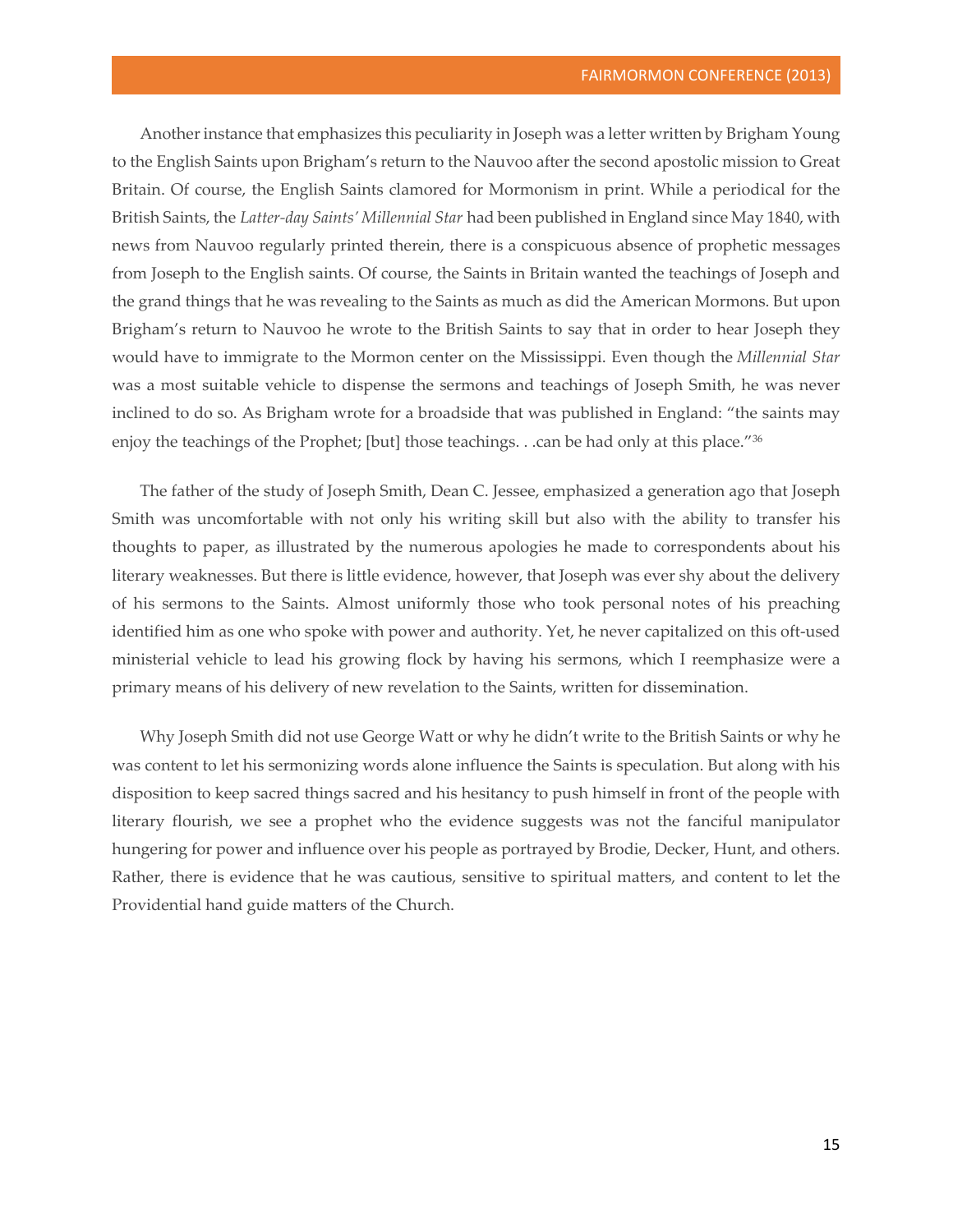## **Notes**

1. Fawn M. Brodie, *No Man Knows My History: The Life of Joseph Smith,* second edition, (New York: Alfred A. Knopf, 1975), 25.

2. Ed Decker and Dave Hunt, *The Godmakers* (Eugene, Oregon: Harvest House Publishers, 1984), 203- 204.

3. Alma 12:9.

4. Moses 1:42; Moses 4:32.

5. Insertion in Willard Richards's hand, December 1842, Church Historians' Office, "History of the Church, 1839-circa 1881" Book A-1, p. 132, note B, LDS Church History Library. My thanks to Smith family expert Donald L. Enders for bringing to my attention Joseph Smith's initial reluctance to inform his family about his theophanies.

6. Insertion in Willard Richards's hand, December 1842, Church Historians' Office, "History of the Church, 1839-circa 1881" Book A-1, p. 132, note B, LDS Church History Library.

7. Draft 2, History Drafts, 1838-Circa 1841, *The Joseph Smith Papers: Histories, Volume 1: Joseph Smith Histories, 1832-1844*, Karen Lynn Davidson, David J. Whittaker, Mark Ashurst-McGee, Richard L. Jensen, eds., (Salt Lake City: The Church Historian's Press, 2012), 216.

8. Draft 2, History Drafts, 1838-Circa 1841, *The Joseph Smith Papers: Histories, Volume 1: Joseph Smith Histories, 1832-1844*, Karen Lynn Davidson, David J. Whittaker, Mark Ashurst-McGee, Richard L. Jensen, eds., (Salt Lake City: The Church Historian's Press, 2012), 216.

9. There was a period in November 1835, for example, that he related some of his story to others. Joseph Smith, 9, 14 November 1835, Journal 1835-1836, *TheJoseph Smith Papers: Journals, Volume 1: 1832- 1838* (Dean C. Jessee, Mark Ashurst-McGee, Richard L. Jensen, eds. (Salt Lake City: The Church Historian's Press, 2008), 88, 100.

10. Hugh Nibley, "Censoring Joseph Smith's Story" *Improvement Era* 64, nos. 7, 11 (July, November 1961): 522, 813.

11. Hugh Nibley, "Censoring Joseph Smith's Story" *Improvement Era* 64, nos. 7, 11 (July, November 1961): 522, 813.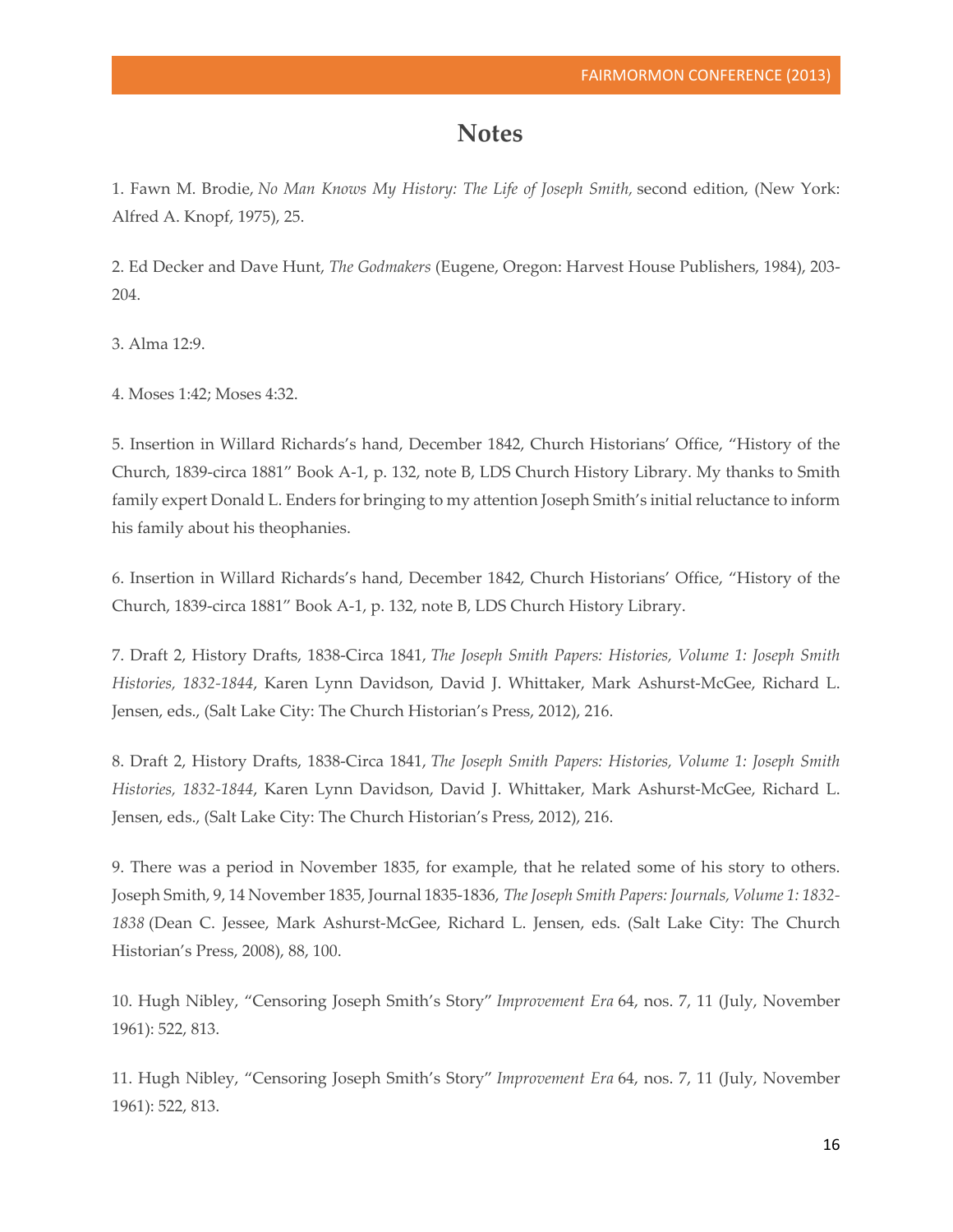12. See for example, John W. Welch, ed., *Opening the Heavens: Accounts of Divine Manifestations, 1820- 1844* (Salt Lake City: Brigham Young University Press and Deseret Book Company, 2005.

13. Draft 2, History Drafts, 1838-Circa 1841, *The Joseph Smith Papers: Histories, Volume 1: Joseph Smith Histories, 1832-1844*, Karen Lynn Davidson, David J. Whittaker, Mark Ashurst-McGee, Richard L. Jensen, eds., (Salt Lake City: The Church Historian's Press, 2012), 230, 232. My thanks to Smith family expert Donald L. Enders for bringing to my attention Joseph Smith's initial reluctance to inform his family about his theophanies.

14. Peter Bauder, *The Kingdom and Gospel of Jesus Christ: Contrasted with That of Anti-Christ. A Brief Review of Some of the Most Interesting Circumstances, Which Have Transpired Since the Institution of the Gospel of Christ, from the Days of the Apostles* (Canajoharie, New York: Printed by A. H. Calhoun, 1834), 36–38.

15. Conference Minutes and Record Book of Christ's Church of Latter Day Saints (also known as the "Far West Record"), 25 October 1831, LDS Church History Library.

16. Conference Minutes and Record Book of Christ's Church of Latter Day Saints (also known as the "Far West Record"), 25 October 1831, LDS Church History Library.

17. Joseph Smith, Journal, 12 November 1835, *The Joseph Smith Papers, Journals, Volume 1: 1832-1839*, Dean C. Jessee, Mark Ashurst-McGee, Richard L. Jensen, eds., (Salt Lake City: Church Historian's Press, 2008), 98.

18. Joseph Smith, 3 April 1836, *The Joseph Smith Papers, Journals, Volume 1: 1832-1839*, Dean C. Jessee, Mark Ashurst-McGee, Richard L. Jensen, eds., (Salt Lake City: Church Historian's Press, 2008), 219- 222.

19. History, Circa Summer 1832, *The Joseph Smith Papers: Histories, Volume 1: Joseph Smith Histories, 1832-1844*, Karen Lynn Davidson, David J. Whittaker, Mark Ashurst-McGee, Richard L. Jensen, eds., (Salt Lake City: The Church Historian's Press, 2012), 16.

20. Draft 2, History Drafts, 1838-Circa 1841, *The Joseph Smith Papers: Histories, Volume 1: Joseph Smith Histories, 1832-1844*, Karen Lynn Davidson, David J. Whittaker, Mark Ashurst-McGee, Richard L. Jensen, eds., (Salt Lake City: The Church Historian's Press, 2012), 284.

21. Matthew 17:9.